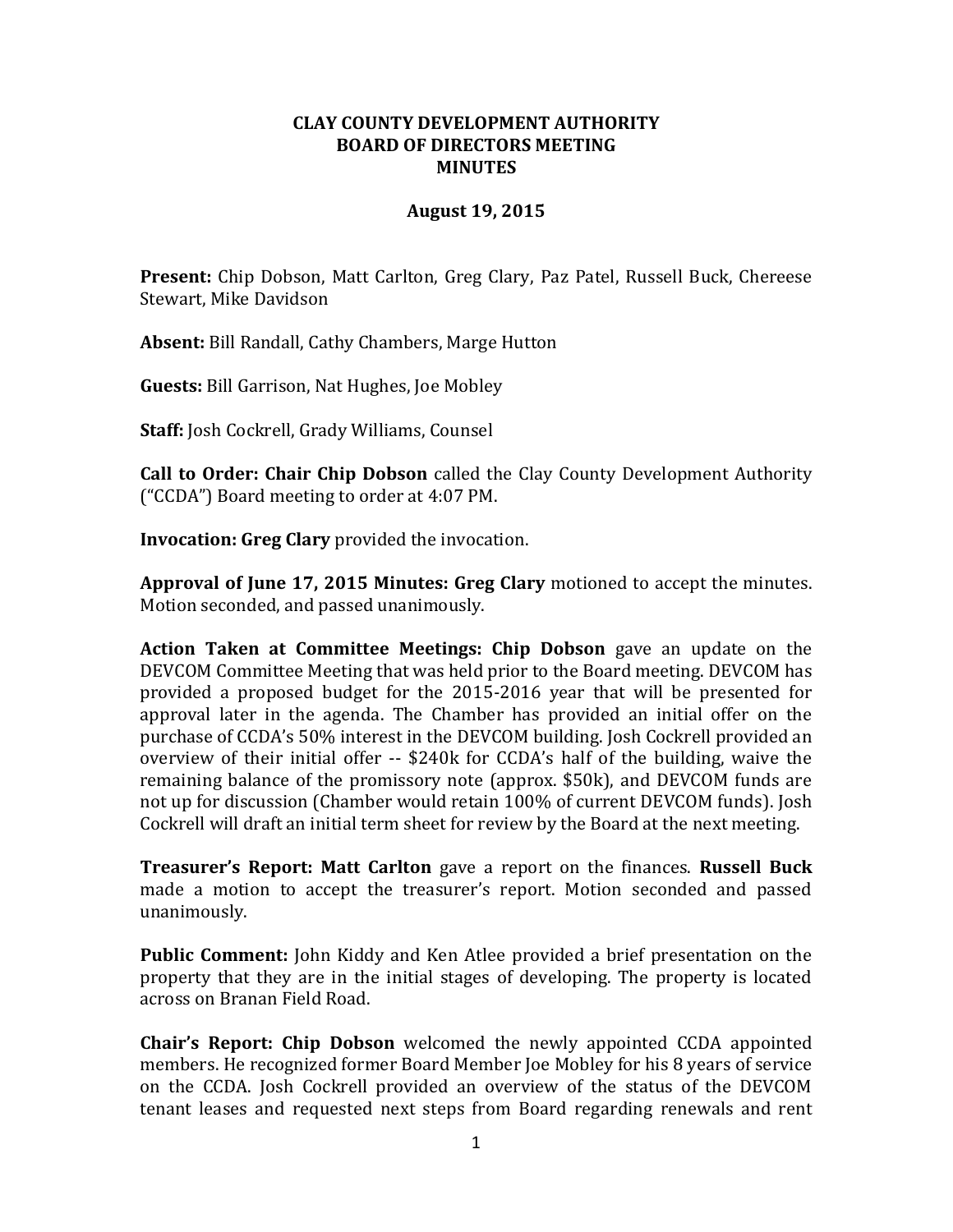increases. The Board recommended that the tenants remain month-to-month at their current rates following the ends of the leases for the next few months as the DEVCOM negotiations take place.

**Executive Director's Report: Josh Cockrell** provided an update on activities that have taken place since the last board meeting. He has met with Camp Blanding officials regarding grants and community partnership opportunities, worked on grant reports, developed an orientation book for the new members and held a new member orientation, met with Clay Today to provide overview of CCDA, worked on drafting budgets for the upcoming year, coordinated with the Governor's office the timely appointments of the new CCDA members, met with Ted McGowan at Reynold's Park regarding development opportunities, and spoke at Sunrise Rotary Club regarding CCDA. He provided an update on the status of the defense grants.

**Attorney's Report: Grady Williams** stated that he will be unavailable to attend the next Board meeting, but will be present for the October meeting.

**Economic Development Report: Bill Garrison** provided an update on several projects that he is pursuing. He stated that a firm has been selected to conduct the Economic Development Strategic Plan. The CCDA committed to \$10k towards the plan.

**Old Business/New Business/Board Comments: Russell Buck** made a motion to approve the 2015-2016 DEVCOM Budget. Motion seconded and passed unanimously.

**Matt Carlton** made a motion to approve a \$10k sponsorship of the Clay County Economic Development Corporation for 2015-2016. Motion seconded and passed unanimously.

**Russell Buck** made a motion to approve a \$10k sponsorship of the Chamber's Small Business Development Center for 2015-2016. Doug Conkey provided an overview of the status of the program. It is projected to commence in late Fall 2015. Motion seconded and passed unanimously.

**Chip Dobson** presented a request from IGS that IGS's contract to provide staff services to the CCDA be extended with an increase in the monthly fee to commence on October 1, 2015. **Matt Carlton** made a motion to approve the request. Motion seconded and passed unanimously.

**Chip Dobson** presented a request from Grady Williams that Grady's contract for counsel services to the CCDA be extended with an increase in the monthly retainer fee to commence on October 1, 2015. **Russell Buck** made a motion to approve the request. Motion seconded and passed unanimously.